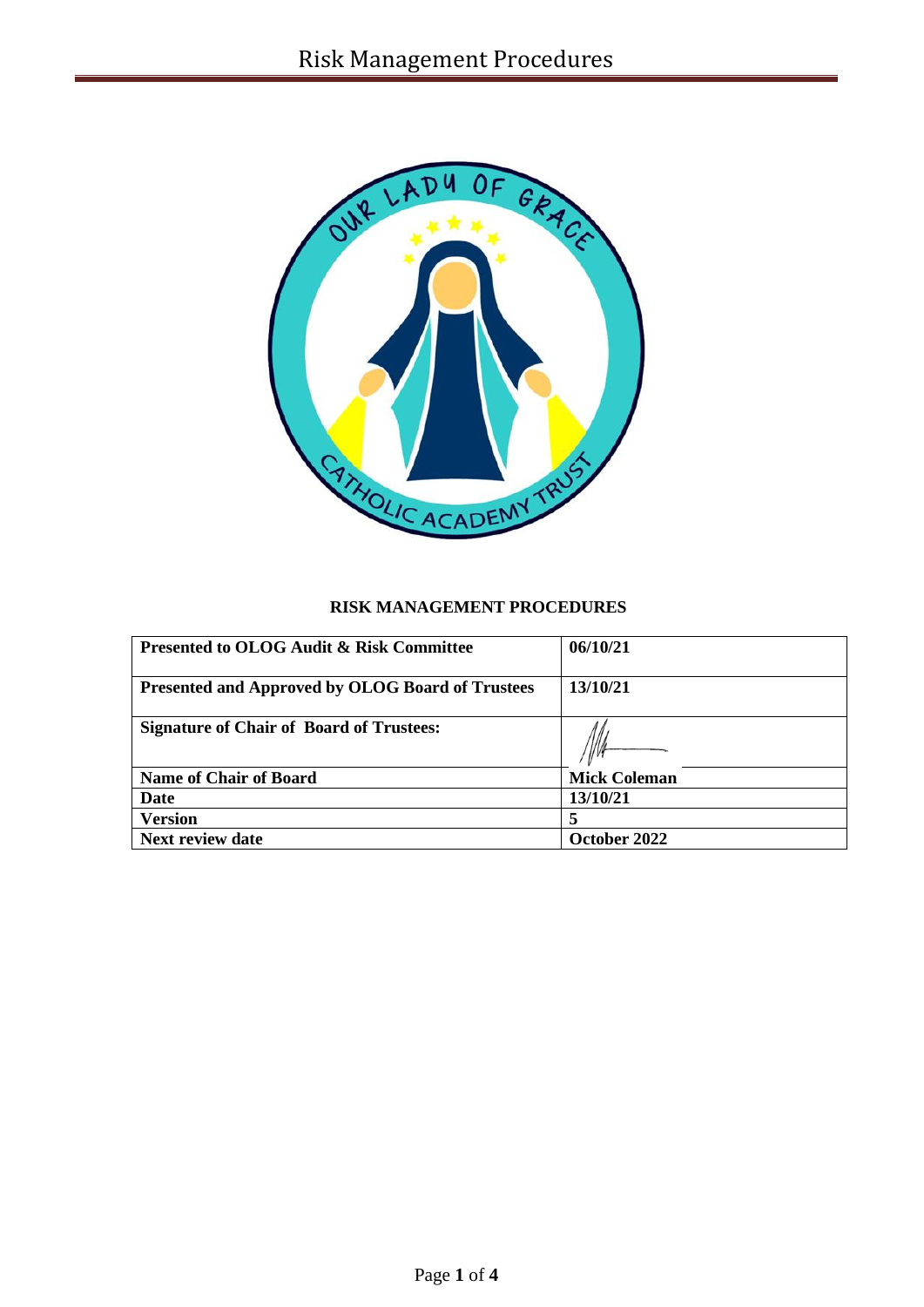## **What is risk management?**

"Risk is defined as the uncertainty of outcome, whether positive opportunity or negative threat, of actions or events."

(HM Treasury – The Orange Book, 2004)

## **What is risk management?**

"Risk management is the process which aims to give comfort to stakeholders that the organisation is being effectively managed and helps the organisation confirm its compliance with corporate governance requirements."

(Institute of Risk Management)

## **Governance and Risk Management in Our Lady of Grace Catholic Academy Trust**

What is governance? - "...The systems and processes concerned with ensuring the overall direction, effectiveness, supervision and accountability of an organisation." (Chris Cornforth, 2003)

What is the role of Trustees? - "The responsibility for the management and control of a charity rests with the trustee body and as such their involvement in the key aspects of the risk management process is essential." (Charity Commission – Risk Guidance)

Trustees / Directors are therefore focused on risks that:

- Might affect the achievement of the Academy's strategic plan (Strategic Risks); and
- Highly critical operational risks

For the purpose of reporting on risk management these are considered to be the charity's "major risks".

#### **What is the regulatory requirement for risk management?**

The Charity Commission expects every charity to consider risk management. The Charities Statement of Recommended Practice (SORP) 2005 states:

"A statement should be provided confirming that the major risks to which the charity is exposed, as identified by the trustees, have been reviewed and systems or procedures have been established to manage those risks"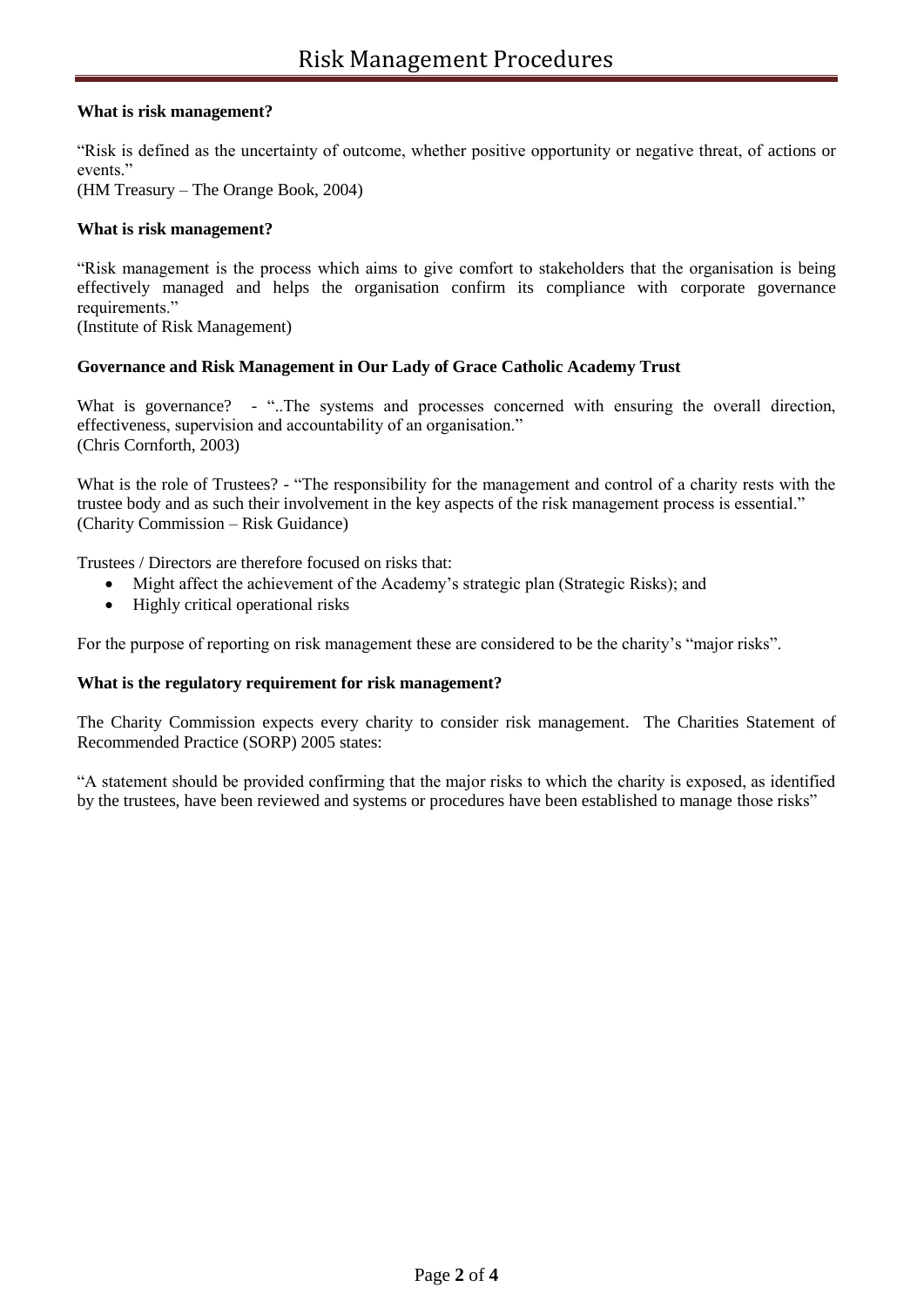# **Annual Risk cycle for Our Lady of Grace Catholic Academy Trust**



Where possible the Academy Trust will seek to manage all significant risks by one of three options - avoiding, sharing/transferring, and mitigating risks. Where none are appropriate it may be necessary for the risk to be accepted as an aspect of the Trust's activities.

Gross risk represents the risk diagnosed through a combination of assessment of impact and likelihood. Retained (Net) risk represents the severity of the risk after the effects of risk management have been considered. Risk assessment, mapping the actions plans will be document annually in a risk register.

Effectiveness of strategic risk management will be considered throughout the year by Trustees / Directors and Trustees' / Directors committees (eg. the local governing bodies / committees of the local governing bodies) as set out in the risk action matrix below.

## **Definitions**

Likelihood:

- 1. Very Low = Improbable will not occur in next three years
- 2. Low  $=$  Remote unlikely to occur in next three years
- 3. Medium  $=$  Possible may occur in next three years
- 4. High = Probably in next 12 months
- 5. Very high = Certain in next 12 months

#### Impact:

- 1. Very Low = Minor impairment in operational targets rectifiable by teachers/middle managers  $(typically > £5,000)$
- 2. Low = Achievement of objective in strategic plans significantly impaired rectifiable by year group managers (typically  $> \pounds 10,000$ )
- 3. Medium = Failure to achieve objective in Strategic Directions for consideration by Headteachers  $(typically > £50,000)$
- 4. High = Critical impairment in achieving strategic plan- for consideration by governor committees  $(typically > £100,000)$
- 5. Very High = Failure to achieve Academy's overall objects for consideration by trustees / directors  $(typically > £250,000)$